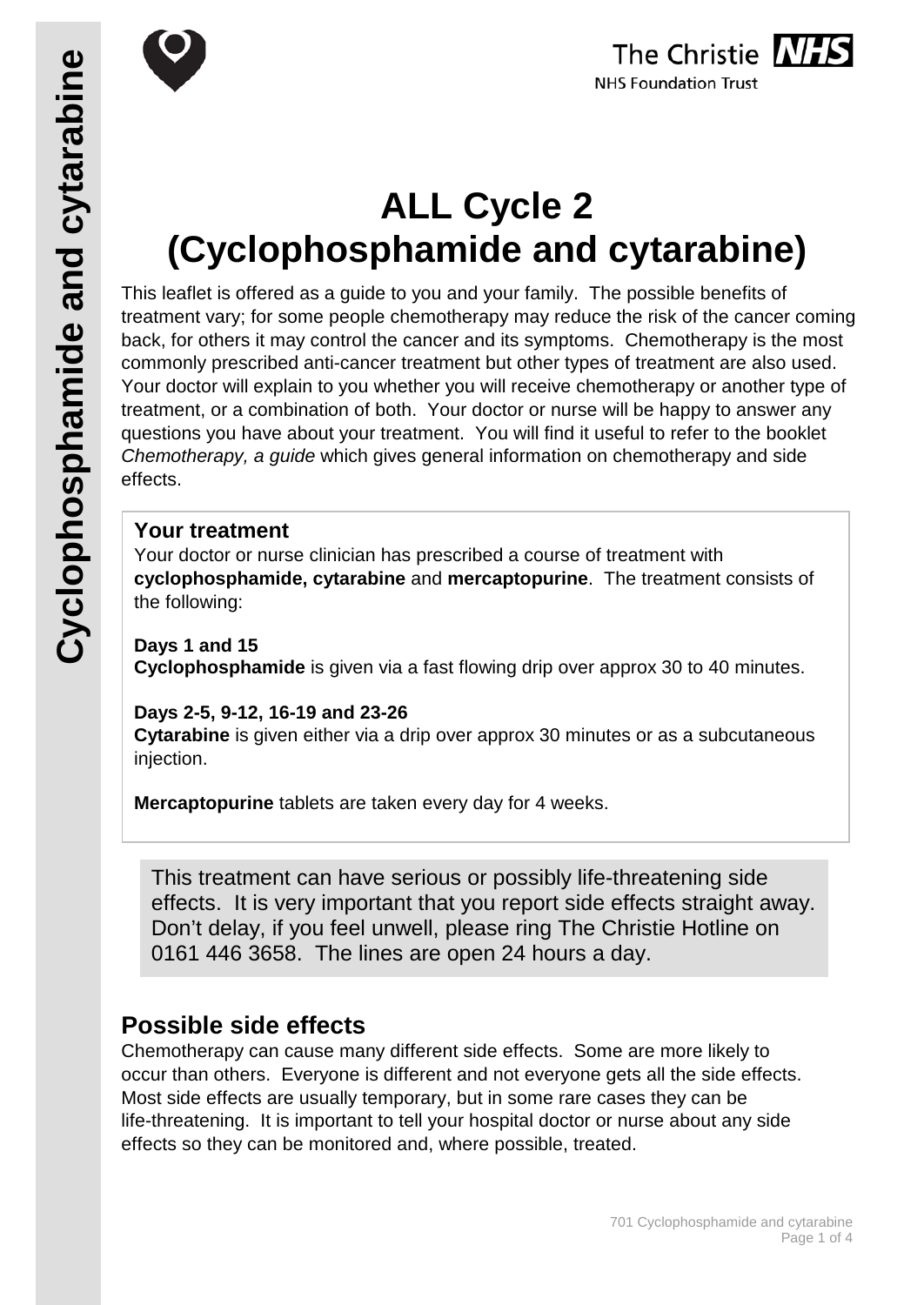#### **Common side effects (more than 1 in 10)**

#### • **Increased risk of serious infection**

You are vulnerable to infection while you are having chemotherapy. Minor infections can become life-threatening in a matter of hours if left untreated. Symptoms of infection include fever, shivering, sweats, sore throat, diarrhoea, discomfort when you pass urine, cough or breathlessness. We recommend that you use a digital thermometer so you can check your temperature. You can buy one from your local chemist.

#### **If you feel unwell, you have symptoms of an infection or your temperature is 37.5ºC or above or below 36ºC contact The Christie Hotline straight away**.

#### • **Anaemia (low number of red blood cells)**

While having this treatment you may become anaemic. This may make you feel tired and breathless. Let your doctor or nurse know if these symptoms are a problem. You may need a blood transfusion.

#### • **Bruising or bleeding**

This treatment can reduce the production of platelets which help the blood clot. Let your doctor know if you have any unexplained bruising or bleeding, such as nosebleeds, bloodspots or rashes on the skin, and bleeding gums. You may need a platelet transfusion.

#### • **Hair loss**

Hair loss is usually total. The hair falls out gradually 10 to 14 days following your first course of treatment. It is not unusual for the scalp to feel tender at this time. Body hair and facial hair may also be lost. Hair does grow back when treatment has been completed. A wig can be provided for you while having treatment. Your nurse will give you a form for this, together with a copy the leaflet 'Wig Fitting Service'. A selection of scarves is also available at the Oak Road shop.

#### • **Lethargy**

Some chemotherapy may make you feel tired and lacking in energy. It can be frustrating when you feel unable to cope with routine tasks. If you do feel tired, take rest and get help with household chores. If necessary, take time off work. Gentle exercise such as walking can be beneficial.

#### **Uncommon side effects (less than 1 in 10)**

• Immediate effects: **cyclophosphamide** can cause a feeling of giddiness or dizziness, a metallic taste in the mouth, a feeling of numbness or pressure in the sinuses and a cold sensation along the course of the vein. This can last for an hour or so following treatment. Please tell your nurse if this happens.

• **Cytarabine** can sometimes cause a syndrome that can result in some or all of the following: fever, weakness and aching in your muscles and bones, a rash and pain in the chest. This will not affect everyone and will disappear soon after the cytarabine infusions stop.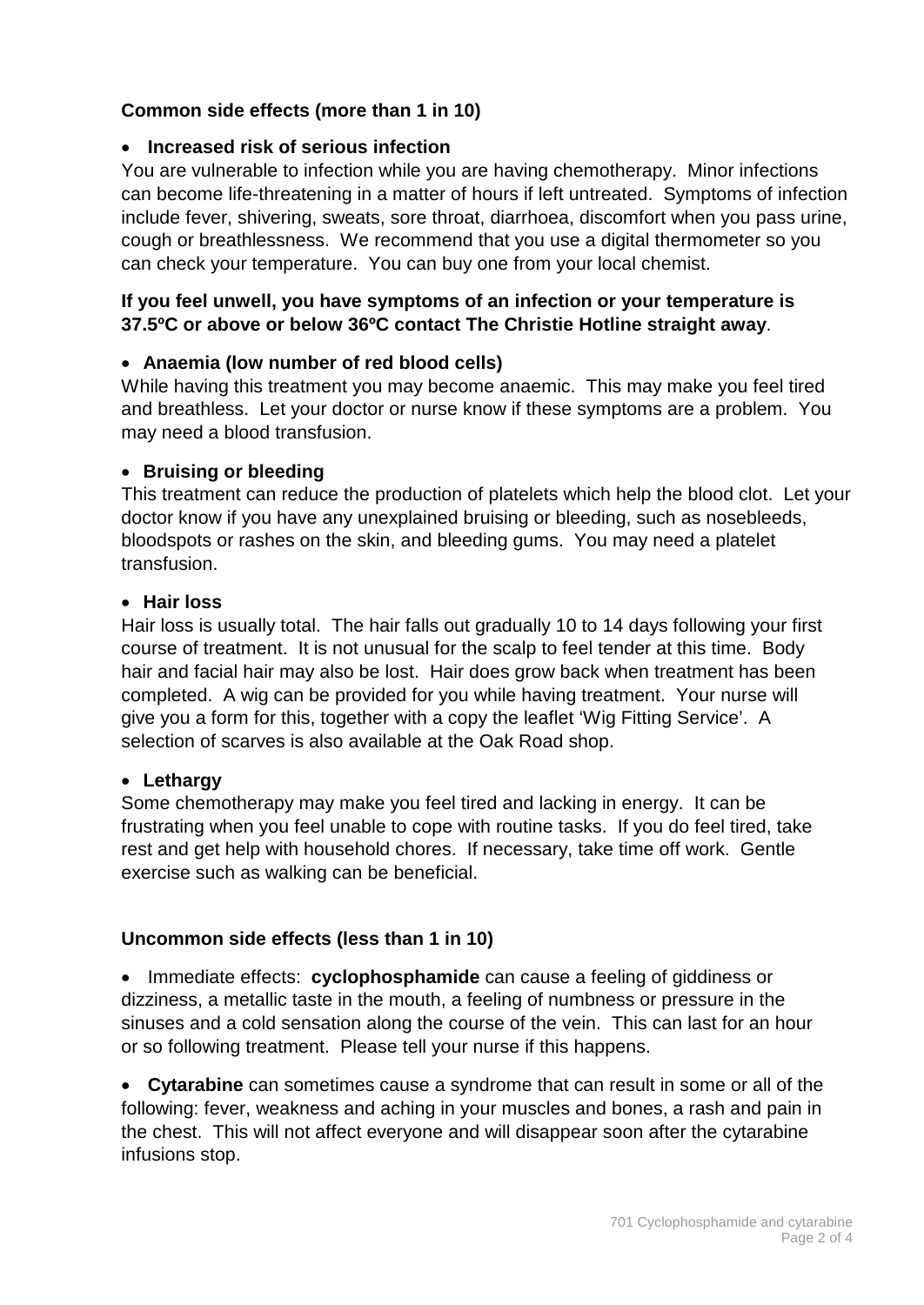#### • **Diarrhoea**

If this becomes a problem while you are having treatment, anti-diarrhoea tablets can be given but it is important to exclude an infection first. **If you develop severe diarrhoea it is important to contact this hospital straight away as this may be a sign of a serious infection. Don't delay!**

#### • **Constipation**

This can be a problem at any time during your treatment but especially while you are taking anti-sickness medication in the days just following your treatment. Your GP can prescribe tablets or medicine to relieve this. You can help by drinking plenty of water (2-3 litres per day) and by taking extra fibre in your diet. Please ask for a copy of the leaflet 'Eating: Help Yourself.'

#### • **Sore mouth**

Your mouth may become sore or dry, or you may notice small mouth ulcers during this treatment. Drinking plenty of fluids and cleaning your teeth regularly and gently with a soft toothbrush can help to reduce the risk of this happening. We can prescribe a mouthwash for you to use during treatment. You can dilute this with water if your mouth is sore. Ask your doctor or nurse for further advice. There is also general mouth care information in the chemotherapy booklet. If you continue to have a sore mouth, please contact The Christie Hotline.

#### • **Nausea and vomiting (sickness)**

The severity of this varies from person to person. Anti-sickness medication may be given along with your chemotherapy to prevent this. You may also be given antisickness tablets to take at home. If you continue to feel or be sick, contact your GP or this hospital, because your anti-sickness medication may need to be changed or increased.

#### • **Irritation of the bladder**

Cyclophosphamide may irritate your bladder. It is important to drink as much fluid as you can (up to two litres a day) on the days you have the cyclophosphamide to help prevent this. Tell your doctor if you have any discomfort when you pass urine.

#### **Rare side effects (less than 1 in 100)**

• **Extravasation** is when chemotherapy leaks outside the vein. If you develop redness, soreness or pain at the injection site **at any time** please let us know straight away.

#### • **Strange taste**

Occasionally during treatment you may experience a strange taste, sometimes described as metallic or bitter. A strongly flavoured sweet or mint will help to disguise this.

#### **Serious and potentially life threatening side effects**

In a small proportion of patients chemotherapy can result in very severe side effects which may rarely result in death. The team caring for you will discuss the risk of these side effects with you.